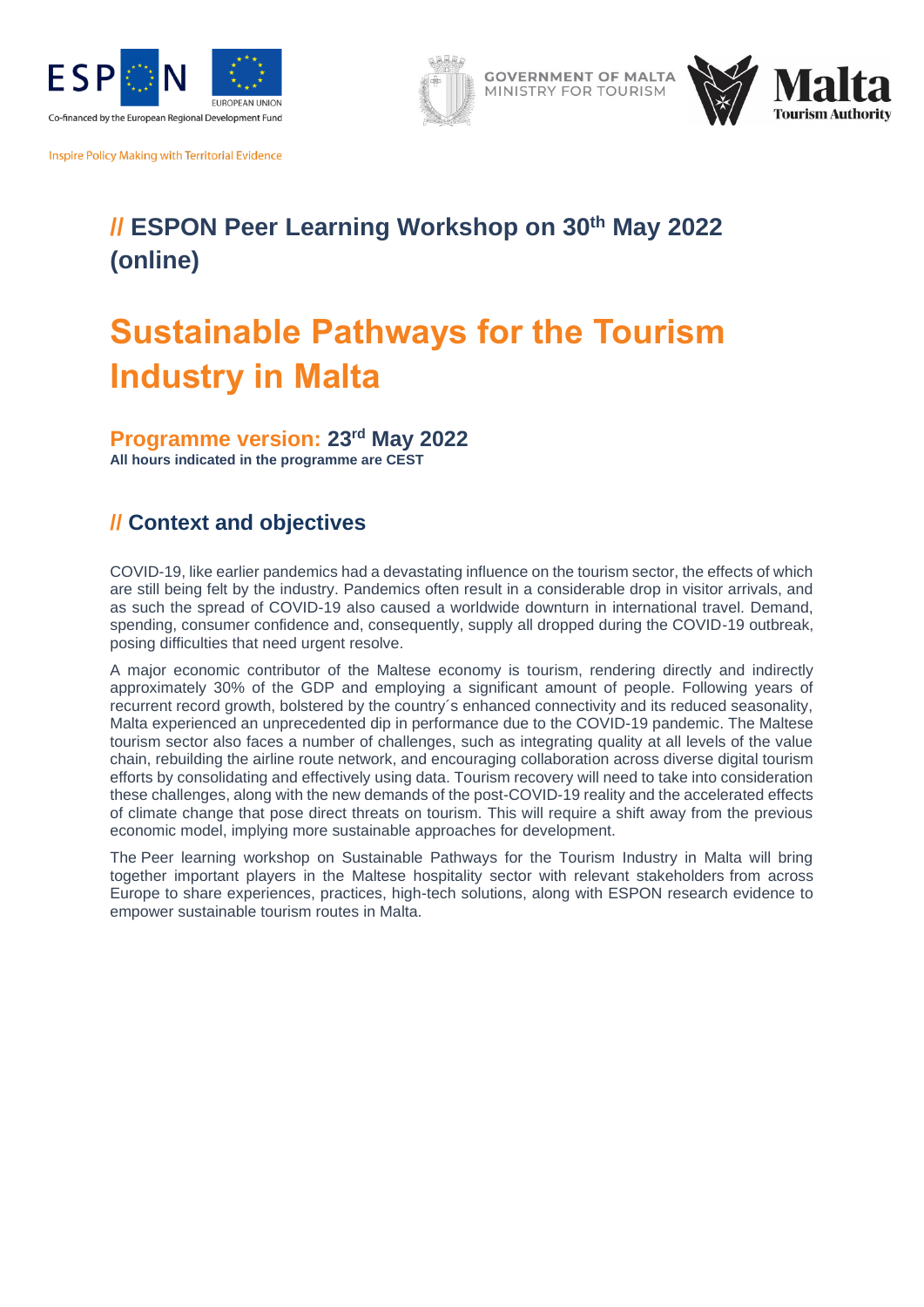

# **// The programme in a nutshell\***

## **Sustainability challenges, strategies, and management tools**

| 10:00 | <b>Introduction</b>                                                |
|-------|--------------------------------------------------------------------|
| 10:05 | Welcome speech                                                     |
| 10:20 | Sustainable tourism challenges and strategies in Malta             |
| 10:45 | Digital transformation for sustainable Maltese tourism development |
| 11:00 | Q&A                                                                |
| 11:10 | <b>Break</b>                                                       |
| 11:25 | TOURISM - Carrying capacity methodology for tourism                |
| 11:45 | UNWTO & Google acceleration programme for better tourism planning  |
| 12:05 | Q&A                                                                |
| 12:15 | Lunch break                                                        |
|       |                                                                    |

## **Solutions and pathways for a sustainable and resilient tourism industry**

13:15 Technologies and frameworks for a sustainable hospitality sector

- ❖ Nearly Zero Energy Hotels
- ❖ ALDREN ALliance for Deep RENovation in Buildings
- ❖ CSMS: Smart, energy efficient air-condition
- ❖ FLEXIGRID-Interoperable solutions for implementing holistic FLEXIbility services in the distribution GRID
- ❖ WATLY: An autonomous and mobile water treatment plant powered by solar energy<br>❖ SCALIBUR: Scalable technologies for bio-urban waste recovery
- SCALIBUR: Scalable technologies for bio-urban waste recovery
- 15:15 Break
- 15:25 Panel Discussion

16:20 Closing

**\*sessions accessible online only for registered participants**

# **// Programme**

# **Monday, 30th May 2022**

**Moderator:** Richard Tuffs, Belgium

# 10:00 **Introduction**

// Richard Tuffs, Belgium

# 10:05 **Welcome speech**

- // Wiktor Szydarowski, Director, ESPON EGTC, Luxembourg
- // Anthony Gatt, Permanent Secretary, Ministry for Tourism, Malta
- // Audrey Anne Callus Randich, Director of EU Funding Policies, Ministry for The Economy, European Funds and Lands, Malta

# 10:20 **Sustainable tourism challenges and strategies in Malta**

Overview of the Malta Tourism Strategy 2021 – 2030

- // Leslie Vella, Chief Officer Strategic Planning/Deputy to the CEO, Malta Tourism Authority (MTA), Malta
- 10:45 **Digital transformation for sustainable Maltese tourism development**  Insights into the Digital Strategic Roadmap for Tourism in the Maltese islands 2030
	- // Euchar Sultana, Chief Information Officer, Ministry for Tourism, Malta
- 11.00 **Q/A**